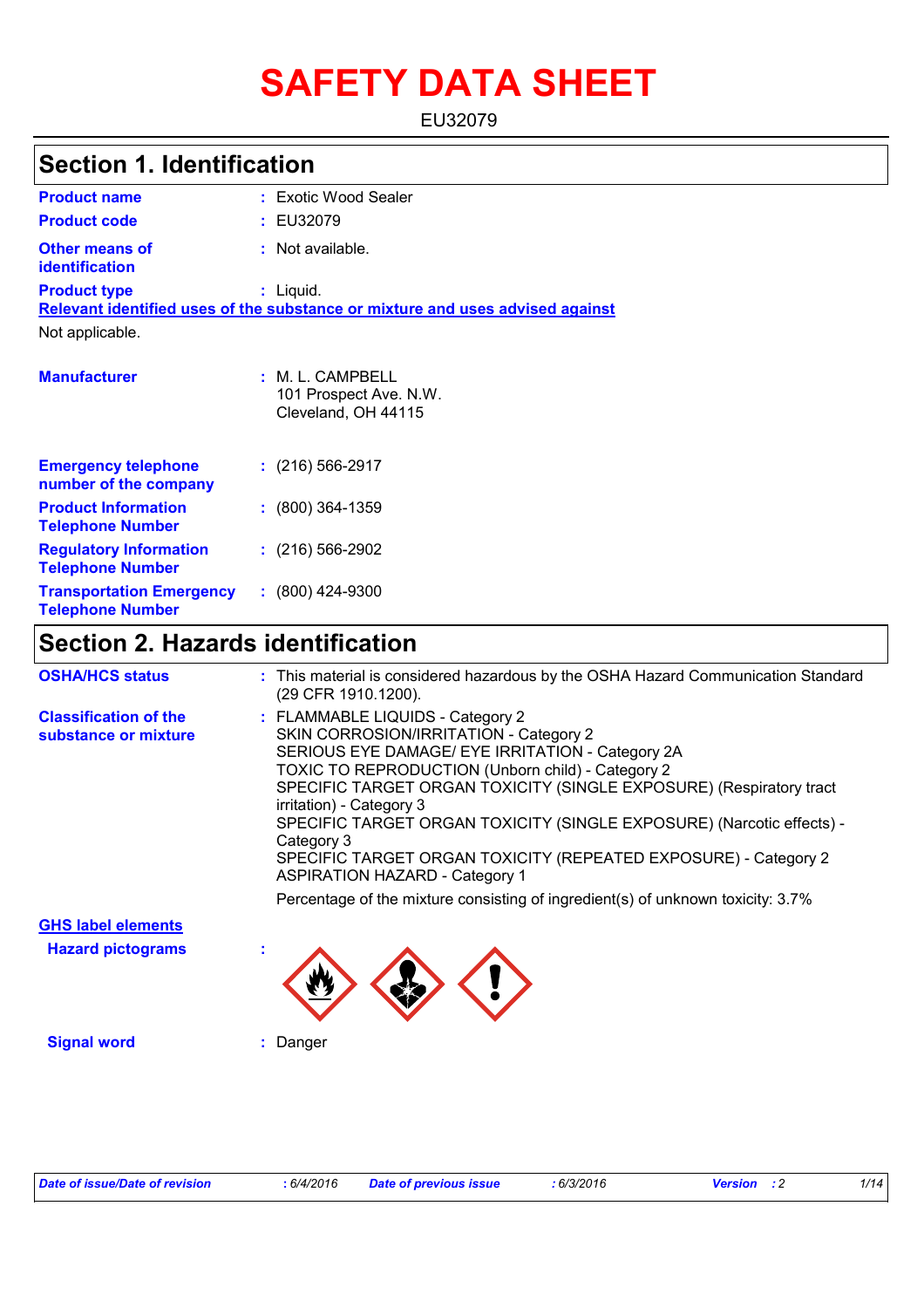# **Section 2. Hazards identification**

| <b>Hazard statements</b>                   | : Highly flammable liquid and vapor.<br>Causes serious eye irritation.<br>Causes skin irritation.<br>Suspected of damaging the unborn child.<br>May be fatal if swallowed and enters airways.<br>May cause respiratory irritation.<br>May cause drowsiness or dizziness.<br>May cause damage to organs through prolonged or repeated exposure.                                                                                                                                                                                                                                                                                                                                                                                                                                                  |
|--------------------------------------------|-------------------------------------------------------------------------------------------------------------------------------------------------------------------------------------------------------------------------------------------------------------------------------------------------------------------------------------------------------------------------------------------------------------------------------------------------------------------------------------------------------------------------------------------------------------------------------------------------------------------------------------------------------------------------------------------------------------------------------------------------------------------------------------------------|
| <b>Precautionary statements</b>            |                                                                                                                                                                                                                                                                                                                                                                                                                                                                                                                                                                                                                                                                                                                                                                                                 |
| <b>Prevention</b>                          | : Obtain special instructions before use. Do not handle until all safety precautions have<br>been read and understood. Wear protective gloves. Wear eye or face protection.<br>Wear protective clothing. Keep away from heat, hot surfaces, sparks, open flames and<br>other ignition sources. No smoking. Use explosion-proof electrical, ventilating, lighting<br>and all material-handling equipment. Use only non-sparking tools. Take precautionary<br>measures against static discharge. Keep container tightly closed. Use only outdoors or<br>in a well-ventilated area. Do not breathe vapor. Wash hands thoroughly after handling.                                                                                                                                                    |
| <b>Response</b>                            | : Get medical attention if you feel unwell. IF exposed or concerned: Get medical<br>attention. IF INHALED: Remove person to fresh air and keep comfortable for breathing.<br>Call a POISON CENTER or physician if you feel unwell. IF SWALLOWED:<br>Immediately call a POISON CENTER or physician. Do NOT induce vomiting. IF ON<br>SKIN (or hair): Take off immediately all contaminated clothing. Rinse skin with water or<br>shower. IF ON SKIN: Wash with plenty of soap and water. Take off contaminated<br>clothing and wash it before reuse. If skin irritation occurs: Get medical attention. IF IN<br>EYES: Rinse cautiously with water for several minutes. Remove contact lenses, if<br>present and easy to do. Continue rinsing. If eye irritation persists: Get medical attention. |
| <b>Storage</b>                             | : Store locked up. Store in a well-ventilated place. Keep cool.                                                                                                                                                                                                                                                                                                                                                                                                                                                                                                                                                                                                                                                                                                                                 |
| <b>Disposal</b>                            | Dispose of contents and container in accordance with all local, regional, national and<br>international regulations.                                                                                                                                                                                                                                                                                                                                                                                                                                                                                                                                                                                                                                                                            |
| <b>Supplemental label</b><br>elements      | DELAYED EFFECTS FROM LONG TERM OVEREXPOSURE. Contains solvents which<br>can cause permanent brain and nervous system damage. Intentional misuse by<br>deliberately concentrating and inhaling the contents can be harmful or fatal. WARNING:<br>This product contains chemicals known to the State of California to cause cancer and<br>birth defects or other reproductive harm. FOR INDUSTRIAL USE ONLY.                                                                                                                                                                                                                                                                                                                                                                                      |
|                                            | Please refer to the SDS for additional information. Keep out of reach of children. Do<br>not transfer contents to other containers for storage.                                                                                                                                                                                                                                                                                                                                                                                                                                                                                                                                                                                                                                                 |
| <b>Hazards not otherwise</b><br>classified | : None known.                                                                                                                                                                                                                                                                                                                                                                                                                                                                                                                                                                                                                                                                                                                                                                                   |

# **Section 3. Composition/information on ingredients**

| Substance/mixture     | : Mixture        |
|-----------------------|------------------|
| <b>Other means of</b> | : Not available. |
| <i>identification</i> |                  |

#### **CAS number/other identifiers**

| <b>Ingredient name</b>      | % by weight | <b>CAS number</b> |
|-----------------------------|-------------|-------------------|
| <b>Ethyl Acetate</b>        | 33.2        | 141-78-6          |
| n-Butyl Acetate             | 21.2        | 123-86-4          |
| <b>Toluene</b>              | 20.2        | 108-88-3          |
| <b>Ethoxypropyl Acetate</b> | 3.7         | 98516-30-4        |

Any concentration shown as a range is to protect confidentiality or is due to batch variation.

**There are no additional ingredients present which, within the current knowledge of the supplier and in the concentrations applicable, are classified as hazardous to health and hence require reporting in this section.**

**Occupational exposure limits, if available, are listed in Section 8.**

| Date of issue/Date of revision<br>6/3/2016<br>.6/4/2016<br><b>Date of previous issue</b><br>Version | 2/14 |
|-----------------------------------------------------------------------------------------------------|------|
|-----------------------------------------------------------------------------------------------------|------|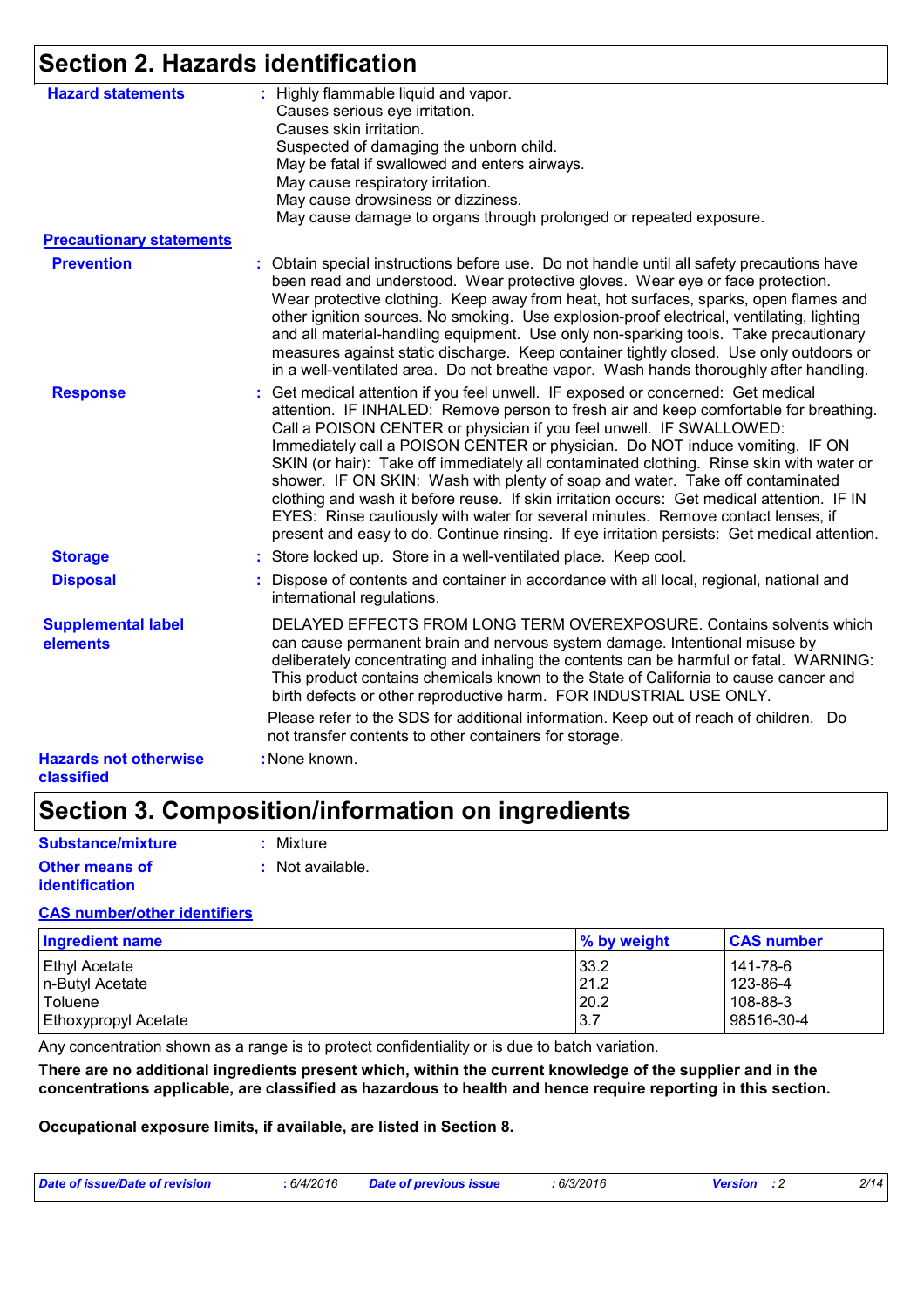# **Section 4. First aid measures**

|                     | <b>Description of necessary first aid measures</b>                                                                                                                                                                                                                                                                                                                                                                                                                                                                                                                                                                                                                                                                                                                                                                                              |
|---------------------|-------------------------------------------------------------------------------------------------------------------------------------------------------------------------------------------------------------------------------------------------------------------------------------------------------------------------------------------------------------------------------------------------------------------------------------------------------------------------------------------------------------------------------------------------------------------------------------------------------------------------------------------------------------------------------------------------------------------------------------------------------------------------------------------------------------------------------------------------|
| <b>Eye contact</b>  | : Immediately flush eyes with plenty of water, occasionally lifting the upper and lower<br>eyelids. Check for and remove any contact lenses. Continue to rinse for at least 10<br>minutes. Get medical attention.                                                                                                                                                                                                                                                                                                                                                                                                                                                                                                                                                                                                                               |
| <b>Inhalation</b>   | : Remove victim to fresh air and keep at rest in a position comfortable for breathing. If it<br>is suspected that fumes are still present, the rescuer should wear an appropriate mask<br>or self-contained breathing apparatus. If not breathing, if breathing is irregular or if<br>respiratory arrest occurs, provide artificial respiration or oxygen by trained personnel. It<br>may be dangerous to the person providing aid to give mouth-to-mouth resuscitation.<br>Get medical attention. If necessary, call a poison center or physician. If unconscious,<br>place in recovery position and get medical attention immediately. Maintain an open<br>airway. Loosen tight clothing such as a collar, tie, belt or waistband.                                                                                                            |
| <b>Skin contact</b> | : Flush contaminated skin with plenty of water. Remove contaminated clothing and<br>shoes. Continue to rinse for at least 10 minutes. Get medical attention. Wash clothing<br>before reuse. Clean shoes thoroughly before reuse.                                                                                                                                                                                                                                                                                                                                                                                                                                                                                                                                                                                                                |
| <b>Ingestion</b>    | : Get medical attention immediately. Call a poison center or physician. Wash out mouth<br>with water. Remove dentures if any. Remove victim to fresh air and keep at rest in a<br>position comfortable for breathing. If material has been swallowed and the exposed<br>person is conscious, give small quantities of water to drink. Stop if the exposed person<br>feels sick as vomiting may be dangerous. Aspiration hazard if swallowed. Can enter<br>lungs and cause damage. Do not induce vomiting. If vomiting occurs, the head should<br>be kept low so that vomit does not enter the lungs. Never give anything by mouth to an<br>unconscious person. If unconscious, place in recovery position and get medical<br>attention immediately. Maintain an open airway. Loosen tight clothing such as a collar,<br>tie, belt or waistband. |

#### **Most important symptoms/effects, acute and delayed**

| <b>Potential acute health effects</b> |                                                                                                                                  |                                                                                                                                   |            |             |  |      |  |  |  |
|---------------------------------------|----------------------------------------------------------------------------------------------------------------------------------|-----------------------------------------------------------------------------------------------------------------------------------|------------|-------------|--|------|--|--|--|
| <b>Eye contact</b>                    |                                                                                                                                  | : Causes serious eye irritation.                                                                                                  |            |             |  |      |  |  |  |
| <b>Inhalation</b>                     |                                                                                                                                  | : Can cause central nervous system (CNS) depression. May cause drowsiness or<br>dizziness. May cause respiratory irritation.      |            |             |  |      |  |  |  |
| <b>Skin contact</b>                   | : Causes skin irritation.                                                                                                        |                                                                                                                                   |            |             |  |      |  |  |  |
| <b>Ingestion</b>                      |                                                                                                                                  | : Can cause central nervous system (CNS) depression. May be fatal if swallowed and<br>enters airways.                             |            |             |  |      |  |  |  |
| <b>Over-exposure signs/symptoms</b>   |                                                                                                                                  |                                                                                                                                   |            |             |  |      |  |  |  |
| <b>Eye contact</b>                    | pain or irritation<br>watering<br>redness                                                                                        | : Adverse symptoms may include the following:                                                                                     |            |             |  |      |  |  |  |
| <b>Inhalation</b>                     | coughing<br>nausea or vomiting<br>headache<br>drowsiness/fatigue<br>dizziness/vertigo<br>unconsciousness<br>reduced fetal weight | Adverse symptoms may include the following:<br>respiratory tract irritation<br>increase in fetal deaths<br>skeletal malformations |            |             |  |      |  |  |  |
| <b>Skin contact</b>                   | irritation<br>redness<br>reduced fetal weight                                                                                    | : Adverse symptoms may include the following:<br>increase in fetal deaths<br>skeletal malformations                               |            |             |  |      |  |  |  |
| Date of issue/Date of revision        | : 6/4/2016                                                                                                                       | <b>Date of previous issue</b>                                                                                                     | : 6/3/2016 | Version : 2 |  | 3/14 |  |  |  |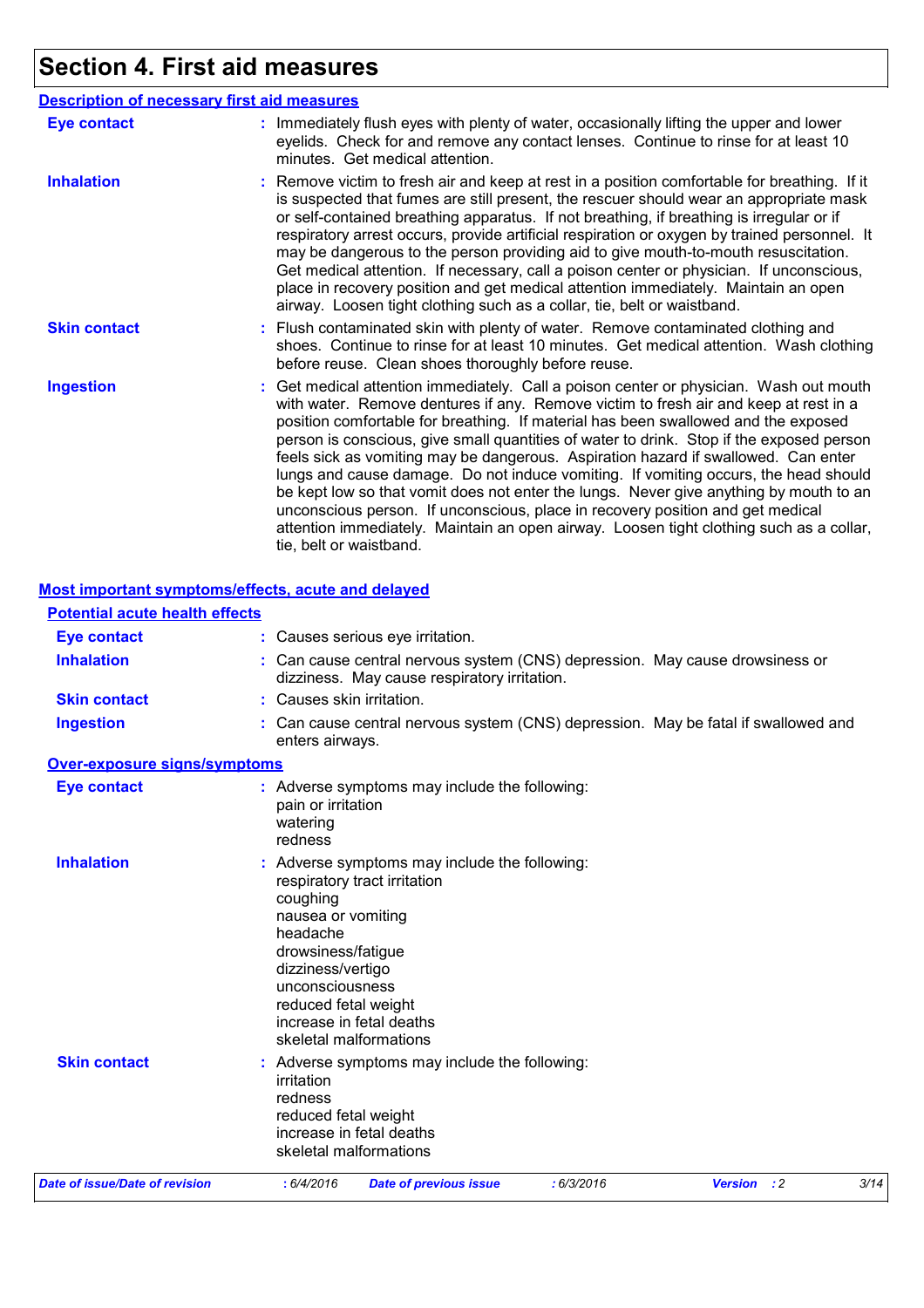# **Section 4. First aid measures**

| <b>Ingestion</b>                  | : Adverse symptoms may include the following:<br>nausea or vomiting<br>reduced fetal weight<br>increase in fetal deaths<br>skeletal malformations                                                                                                                                                                       |
|-----------------------------------|-------------------------------------------------------------------------------------------------------------------------------------------------------------------------------------------------------------------------------------------------------------------------------------------------------------------------|
|                                   | Indication of immediate medical attention and special treatment needed, if necessary                                                                                                                                                                                                                                    |
| <b>Notes to physician</b>         | : Treat symptomatically. Contact poison treatment specialist immediately if large<br>quantities have been ingested or inhaled.                                                                                                                                                                                          |
| <b>Specific treatments</b>        | : No specific treatment.                                                                                                                                                                                                                                                                                                |
| <b>Protection of first-aiders</b> | : No action shall be taken involving any personal risk or without suitable training. If it is<br>suspected that fumes are still present, the rescuer should wear an appropriate mask or<br>self-contained breathing apparatus. It may be dangerous to the person providing aid to<br>give mouth-to-mouth resuscitation. |

#### **See toxicological information (Section 11)**

| <b>Section 5. Fire-fighting measures</b>                 |                                                                                                                                                                                                                                                                                                                                                                                                                                 |
|----------------------------------------------------------|---------------------------------------------------------------------------------------------------------------------------------------------------------------------------------------------------------------------------------------------------------------------------------------------------------------------------------------------------------------------------------------------------------------------------------|
| <b>Extinguishing media</b>                               |                                                                                                                                                                                                                                                                                                                                                                                                                                 |
| <b>Suitable extinguishing</b><br>media                   | : Use dry chemical, $CO2$ , water spray (fog) or foam.                                                                                                                                                                                                                                                                                                                                                                          |
| <b>Unsuitable extinguishing</b><br>media                 | : Do not use water jet.                                                                                                                                                                                                                                                                                                                                                                                                         |
| <b>Specific hazards arising</b><br>from the chemical     | : Highly flammable liquid and vapor. In a fire or if heated, a pressure increase will occur<br>and the container may burst, with the risk of a subsequent explosion. The vapor/gas is<br>heavier than air and will spread along the ground. Vapors may accumulate in low or<br>confined areas or travel a considerable distance to a source of ignition and flash back.<br>Runoff to sewer may create fire or explosion hazard. |
| <b>Hazardous thermal</b><br>decomposition products       | Decomposition products may include the following materials:<br>carbon dioxide<br>carbon monoxide                                                                                                                                                                                                                                                                                                                                |
| <b>Special protective actions</b><br>for fire-fighters   | : Promptly isolate the scene by removing all persons from the vicinity of the incident if<br>there is a fire. No action shall be taken involving any personal risk or without suitable<br>training. Move containers from fire area if this can be done without risk. Use water<br>spray to keep fire-exposed containers cool.                                                                                                   |
| <b>Special protective</b><br>equipment for fire-fighters | Fire-fighters should wear appropriate protective equipment and self-contained breathing<br>apparatus (SCBA) with a full face-piece operated in positive pressure mode.                                                                                                                                                                                                                                                          |
|                                                          |                                                                                                                                                                                                                                                                                                                                                                                                                                 |

### **Section 6. Accidental release measures**

|                                | <b>Personal precautions, protective equipment and emergency procedures</b>                                                                                                                                                                                                                                                                                                                                                                                                                      |
|--------------------------------|-------------------------------------------------------------------------------------------------------------------------------------------------------------------------------------------------------------------------------------------------------------------------------------------------------------------------------------------------------------------------------------------------------------------------------------------------------------------------------------------------|
| For non-emergency<br>personnel | : No action shall be taken involving any personal risk or without suitable training.<br>Evacuate surrounding areas. Keep unnecessary and unprotected personnel from<br>entering. Do not touch or walk through spilled material. Shut off all ignition sources.<br>No flares, smoking or flames in hazard area. Avoid breathing vapor or mist. Provide<br>adequate ventilation. Wear appropriate respirator when ventilation is inadequate. Put<br>on appropriate personal protective equipment. |
| For emergency responders       | : If specialized clothing is required to deal with the spillage, take note of any information in<br>Section 8 on suitable and unsuitable materials. See also the information in "For non-<br>emergency personnel".                                                                                                                                                                                                                                                                              |

#### **Environmental precautions :**

| Date of issue/Date of revision | : 6/4/2016 | <b>Date of previous issue</b> | : 6/3/2016 | <b>Version</b> : 2 | 4/14 |
|--------------------------------|------------|-------------------------------|------------|--------------------|------|
|                                |            |                               |            |                    |      |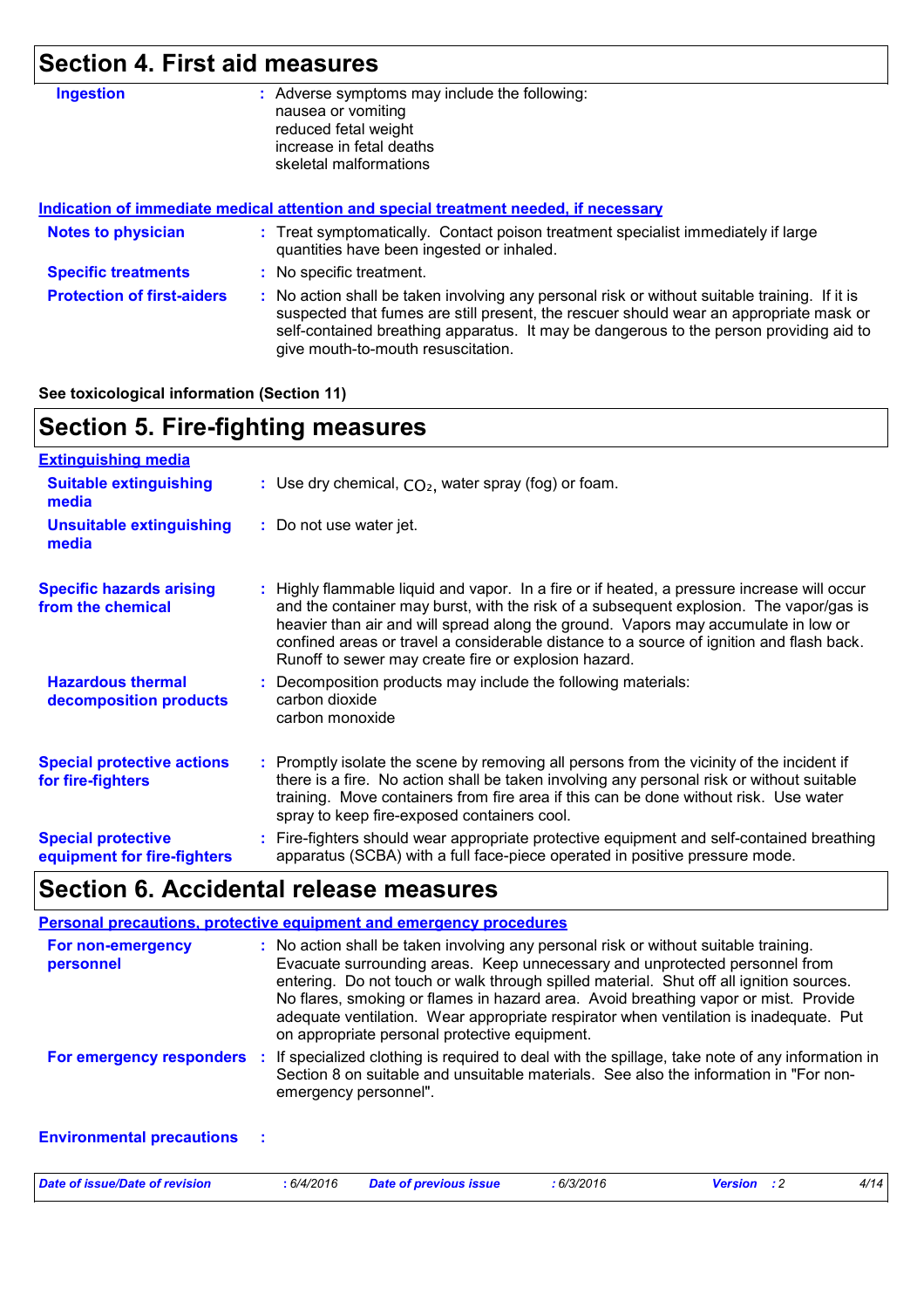## **Section 6. Accidental release measures**

Avoid dispersal of spilled material and runoff and contact with soil, waterways, drains and sewers. Inform the relevant authorities if the product has caused environmental pollution (sewers, waterways, soil or air).

#### **Methods and materials for containment and cleaning up**

| <b>Small spill</b> | : Stop leak if without risk. Move containers from spill area. Use spark-proof tools and<br>explosion-proof equipment. Dilute with water and mop up if water-soluble. Alternatively,<br>or if water-insoluble, absorb with an inert dry material and place in an appropriate waste<br>disposal container. Dispose of via a licensed waste disposal contractor.                                                                                                                                                                                                                                                                                                                                                                                                        |
|--------------------|----------------------------------------------------------------------------------------------------------------------------------------------------------------------------------------------------------------------------------------------------------------------------------------------------------------------------------------------------------------------------------------------------------------------------------------------------------------------------------------------------------------------------------------------------------------------------------------------------------------------------------------------------------------------------------------------------------------------------------------------------------------------|
| <b>Large spill</b> | : Stop leak if without risk. Move containers from spill area. Use spark-proof tools and<br>explosion-proof equipment. Approach release from upwind. Prevent entry into sewers,<br>water courses, basements or confined areas. Wash spillages into an effluent treatment<br>plant or proceed as follows. Contain and collect spillage with non-combustible,<br>absorbent material e.g. sand, earth, vermiculite or diatomaceous earth and place in<br>container for disposal according to local regulations (see Section 13). Dispose of via a<br>licensed waste disposal contractor. Contaminated absorbent material may pose the<br>same hazard as the spilled product. Note: see Section 1 for emergency contact<br>information and Section 13 for waste disposal. |

# **Section 7. Handling and storage**

#### **Precautions for safe handling**

| <b>Protective measures</b>                                                       | : Put on appropriate personal protective equipment (see Section 8). Avoid exposure -<br>obtain special instructions before use. Avoid exposure during pregnancy. Do not<br>handle until all safety precautions have been read and understood. Do not get in eyes<br>or on skin or clothing. Do not breathe vapor or mist. Do not swallow. Use only with<br>adequate ventilation. Wear appropriate respirator when ventilation is inadequate. Do<br>not enter storage areas and confined spaces unless adequately ventilated. Keep in the<br>original container or an approved alternative made from a compatible material, kept<br>tightly closed when not in use. Store and use away from heat, sparks, open flame or<br>any other ignition source. Use explosion-proof electrical (ventilating, lighting and<br>material handling) equipment. Use only non-sparking tools. Take precautionary<br>measures against electrostatic discharges. Empty containers retain product residue<br>and can be hazardous. Do not reuse container. |
|----------------------------------------------------------------------------------|----------------------------------------------------------------------------------------------------------------------------------------------------------------------------------------------------------------------------------------------------------------------------------------------------------------------------------------------------------------------------------------------------------------------------------------------------------------------------------------------------------------------------------------------------------------------------------------------------------------------------------------------------------------------------------------------------------------------------------------------------------------------------------------------------------------------------------------------------------------------------------------------------------------------------------------------------------------------------------------------------------------------------------------|
| <b>Advice on general</b><br>occupational hygiene                                 | : Eating, drinking and smoking should be prohibited in areas where this material is<br>handled, stored and processed. Workers should wash hands and face before eating,<br>drinking and smoking. Remove contaminated clothing and protective equipment before<br>entering eating areas. See also Section 8 for additional information on hygiene<br>measures.                                                                                                                                                                                                                                                                                                                                                                                                                                                                                                                                                                                                                                                                          |
| <b>Conditions for safe storage,</b><br>including any<br><b>incompatibilities</b> | : Store in accordance with local regulations. Store in a segregated and approved area.<br>Store in original container protected from direct sunlight in a dry, cool and well-ventilated<br>area, away from incompatible materials (see Section 10) and food and drink. Store<br>locked up. Eliminate all ignition sources. Separate from oxidizing materials. Keep<br>container tightly closed and sealed until ready for use. Containers that have been<br>opened must be carefully resealed and kept upright to prevent leakage. Do not store in<br>unlabeled containers. Use appropriate containment to avoid environmental<br>contamination.                                                                                                                                                                                                                                                                                                                                                                                       |

### **Section 8. Exposure controls/personal protection**

**Control parameters Occupational exposure limits (OSHA United States)**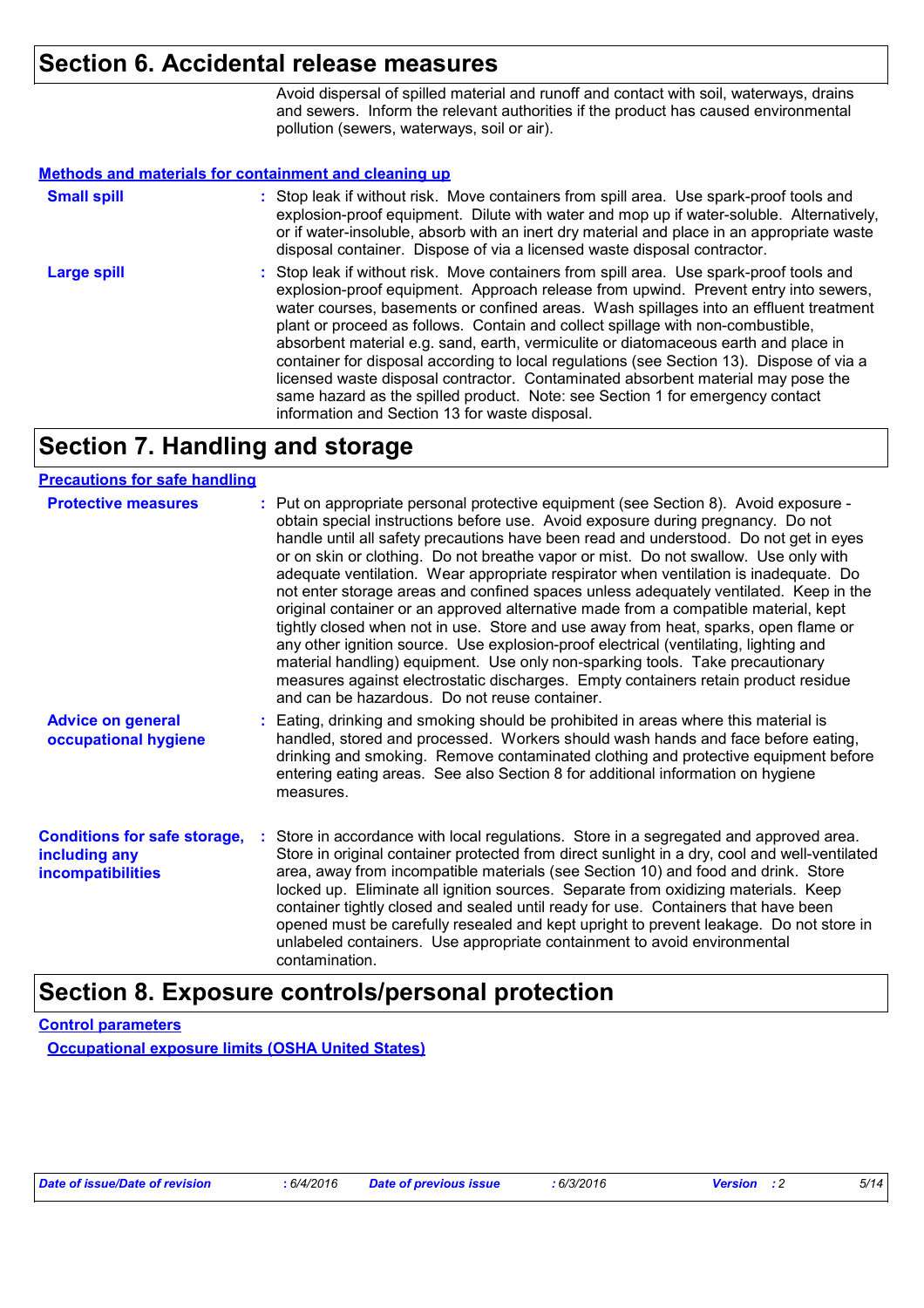# **Section 8. Exposure controls/personal protection**

| <b>Ingredient name</b> | <b>Exposure limits</b>                                                                                                                                                                                                                                                                                                                                                         |
|------------------------|--------------------------------------------------------------------------------------------------------------------------------------------------------------------------------------------------------------------------------------------------------------------------------------------------------------------------------------------------------------------------------|
| <b>Ethyl Acetate</b>   | ACGIH TLV (United States, 3/2015).<br>TWA: 400 ppm 8 hours.<br>TWA: 1440 mg/m <sup>3</sup> 8 hours.<br>NIOSH REL (United States, 10/2013).<br>TWA: 400 ppm 10 hours.<br>TWA: 1400 mg/m <sup>3</sup> 10 hours.<br>OSHA PEL (United States, 2/2013).<br>TWA: 400 ppm 8 hours.<br>TWA: 1400 mg/m <sup>3</sup> 8 hours.                                                            |
| n-Butyl Acetate        | ACGIH TLV (United States, 3/2015).<br>TWA: 150 ppm 8 hours.<br>STEL: 200 ppm 15 minutes.<br>NIOSH REL (United States, 10/2013).<br>TWA: 150 ppm 10 hours.<br>TWA: 710 mg/m <sup>3</sup> 10 hours.<br>STEL: 200 ppm 15 minutes.<br>STEL: 950 mg/m <sup>3</sup> 15 minutes.<br>OSHA PEL (United States, 2/2013).<br>TWA: 150 ppm 8 hours.<br>TWA: 710 mg/m <sup>3</sup> 8 hours. |
| Toluene                | OSHA PEL Z2 (United States, 2/2013).<br>TWA: 200 ppm 8 hours.<br>CEIL: 300 ppm<br>AMP: 500 ppm 10 minutes.<br>NIOSH REL (United States, 10/2013).<br>TWA: 100 ppm 10 hours.<br>TWA: 375 mg/m <sup>3</sup> 10 hours.<br>STEL: 150 ppm 15 minutes.<br>STEL: 560 mg/m <sup>3</sup> 15 minutes.<br>ACGIH TLV (United States, 3/2015).<br>TWA: 20 ppm 8 hours.                      |
| Ethoxypropyl Acetate   | None.                                                                                                                                                                                                                                                                                                                                                                          |

### **Occupational exposure limits (Canada)**

| <b>Ingredient name</b>         |            |                               | <b>Exposure limits</b>                                                                                                                                                                                                                                                                                                                                                                                                                                                                                                                      |
|--------------------------------|------------|-------------------------------|---------------------------------------------------------------------------------------------------------------------------------------------------------------------------------------------------------------------------------------------------------------------------------------------------------------------------------------------------------------------------------------------------------------------------------------------------------------------------------------------------------------------------------------------|
| <b>Ethyl Acetate</b>           |            |                               | CA Alberta Provincial (Canada, 4/2009).<br>8 hrs OEL: 1440 mg/m <sup>3</sup> 8 hours.<br>8 hrs OEL: 400 ppm 8 hours.<br><b>CA British Columbia Provincial (Canada,</b><br>$5/2015$ ).<br>TWA: 150 ppm 8 hours.<br>CA Ontario Provincial (Canada, 7/2015).<br>TWA: 400 ppm 8 hours.<br>CA Quebec Provincial (Canada, 1/2014).<br>TWAEV: 400 ppm 8 hours.<br>TWAEV: 14 mg/m <sup>3</sup> 8 hours.<br>STEV: 40 ppm 15 minutes.<br><b>CA Saskatchewan Provincial (Canada,</b><br>7/2013).<br>STEL: 500 ppm 15 minutes.<br>TWA: 400 ppm 8 hours. |
| n-Butyl Acetate                |            |                               | CA Alberta Provincial (Canada, 4/2009).<br>15 min OEL: 200 ppm 15 minutes.<br>15 min OEL: 950 mg/m <sup>3</sup> 15 minutes.<br>8 hrs OEL: 150 ppm 8 hours.<br>8 hrs OEL: 713 mg/m <sup>3</sup> 8 hours.                                                                                                                                                                                                                                                                                                                                     |
| Date of issue/Date of revision | : 6/4/2016 | <b>Date of previous issue</b> | 6/14<br>:6/3/2016<br><b>Version</b> : 2                                                                                                                                                                                                                                                                                                                                                                                                                                                                                                     |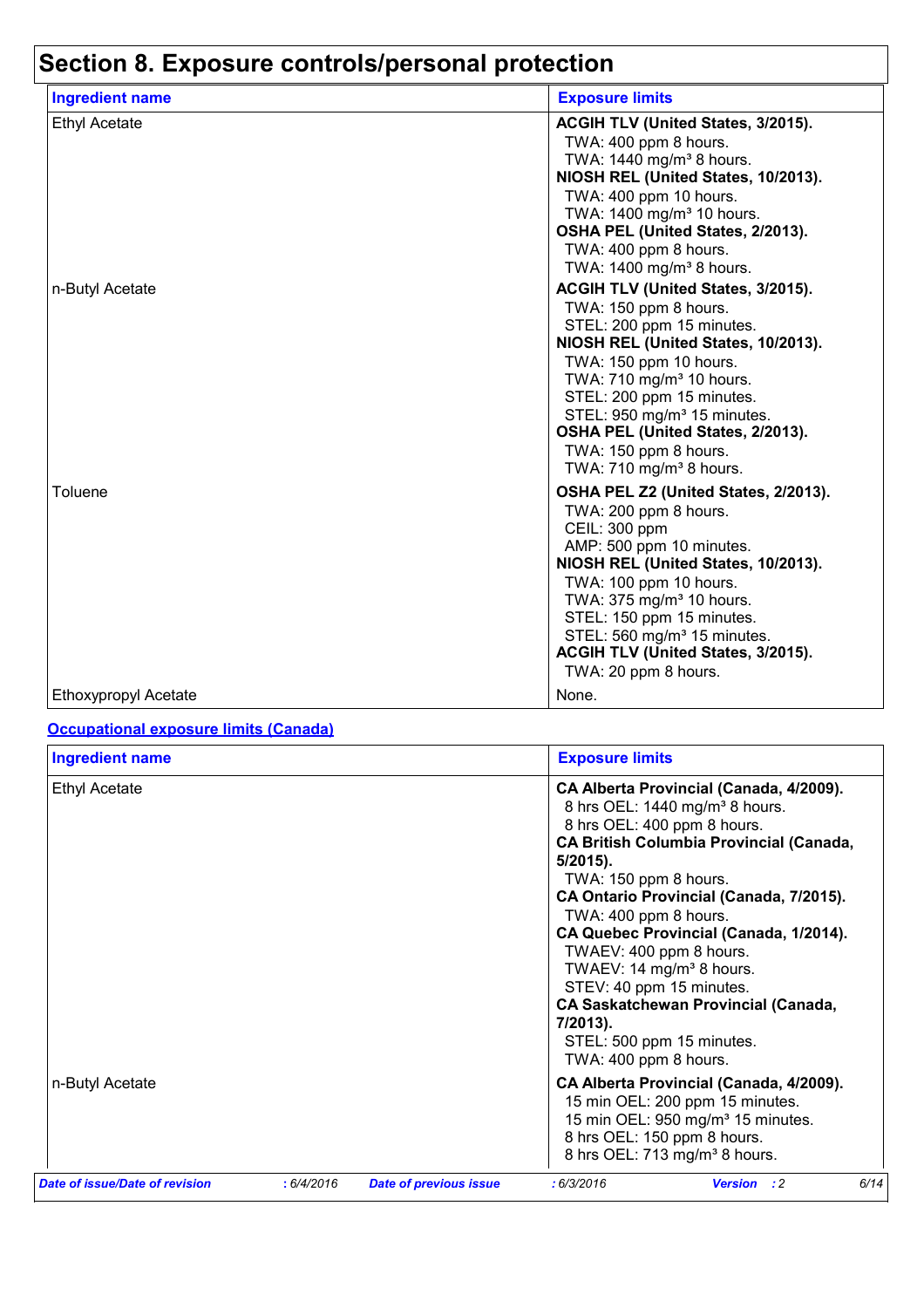# **Section 8. Exposure controls/personal protection**

|         | <b>CA British Columbia Provincial (Canada,</b><br>$5/2015$ ).<br>TWA: 20 ppm 8 hours.<br>CA Ontario Provincial (Canada, 7/2015).<br>TWA: 150 ppm 8 hours.<br>STEL: 200 ppm 15 minutes.<br>CA Quebec Provincial (Canada, 1/2014).<br>TWAEV: 150 ppm 8 hours.<br>TWAEV: 713 mg/m <sup>3</sup> 8 hours.<br>STEV: 200 ppm 15 minutes.<br>STEV: 950 mg/m <sup>3</sup> 15 minutes.<br><b>CA Saskatchewan Provincial (Canada,</b><br>7/2013).<br>STEL: 200 ppm 15 minutes. |
|---------|---------------------------------------------------------------------------------------------------------------------------------------------------------------------------------------------------------------------------------------------------------------------------------------------------------------------------------------------------------------------------------------------------------------------------------------------------------------------|
| Toluene | TWA: 150 ppm 8 hours.<br>CA Alberta Provincial (Canada, 4/2009).<br>Absorbed through skin.<br>8 hrs OEL: 50 ppm 8 hours.<br>8 hrs OEL: 188 mg/m <sup>3</sup> 8 hours.<br><b>CA British Columbia Provincial (Canada,</b><br>$5/2015$ ).<br>TWA: 20 ppm 8 hours.<br>CA Ontario Provincial (Canada, 7/2015).<br>TWA: 20 ppm 8 hours.<br>CA Quebec Provincial (Canada, 1/2014).                                                                                         |
|         | Absorbed through skin.<br>TWAEV: 50 ppm 8 hours.<br>TWAEV: 188 mg/m <sup>3</sup> 8 hours.<br><b>CA Saskatchewan Provincial (Canada,</b><br>7/2013). Absorbed through skin.<br>STEL: 60 ppm 15 minutes.<br>TWA: 50 ppm 8 hours.                                                                                                                                                                                                                                      |

| <b>Appropriate engineering</b><br><b>controls</b> |                | : Use only with adequate ventilation. Use process enclosures, local exhaust ventilation or<br>other engineering controls to keep worker exposure to airborne contaminants below any<br>recommended or statutory limits. The engineering controls also need to keep gas,<br>vapor or dust concentrations below any lower explosive limits. Use explosion-proof<br>ventilation equipment.           |
|---------------------------------------------------|----------------|---------------------------------------------------------------------------------------------------------------------------------------------------------------------------------------------------------------------------------------------------------------------------------------------------------------------------------------------------------------------------------------------------|
| <b>Environmental exposure</b><br><b>controls</b>  | $\mathbf{r}$ . | Emissions from ventilation or work process equipment should be checked to ensure<br>they comply with the requirements of environmental protection legislation. In some<br>cases, fume scrubbers, filters or engineering modifications to the process equipment<br>will be necessary to reduce emissions to acceptable levels.                                                                     |
| <b>Individual protection measures</b>             |                |                                                                                                                                                                                                                                                                                                                                                                                                   |
| <b>Hygiene measures</b>                           |                | : Wash hands, forearms and face thoroughly after handling chemical products, before<br>eating, smoking and using the lavatory and at the end of the working period.<br>Appropriate techniques should be used to remove potentially contaminated clothing.<br>Wash contaminated clothing before reusing. Ensure that eyewash stations and safety<br>showers are close to the workstation location. |
| <b>Eye/face protection</b>                        |                | Safety eyewear complying with an approved standard should be used when a risk<br>assessment indicates this is necessary to avoid exposure to liquid splashes, mists,<br>gases or dusts. If contact is possible, the following protection should be worn, unless<br>the assessment indicates a higher degree of protection: chemical splash goggles.                                               |
| <b>Skin protection</b>                            |                |                                                                                                                                                                                                                                                                                                                                                                                                   |

| Date of issue/Date of revision | 6/4/2016 | <b>Date of previous issue</b> | 6/3/2016 | <b>Version</b> : 2 |  |
|--------------------------------|----------|-------------------------------|----------|--------------------|--|
|                                |          |                               |          |                    |  |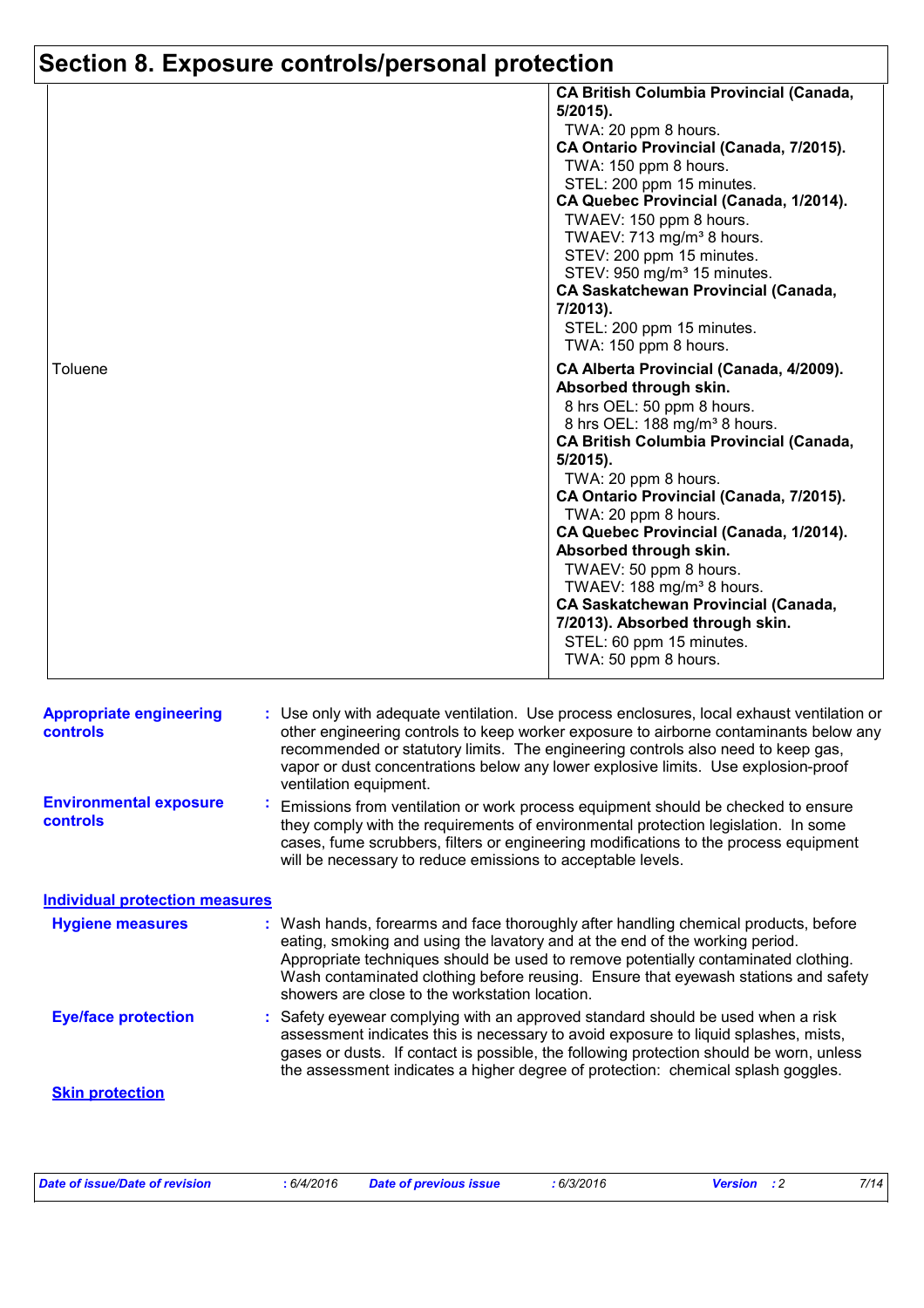# **Section 8. Exposure controls/personal protection**

| <b>Hand protection</b>        | : Chemical-resistant, impervious gloves complying with an approved standard should be<br>worn at all times when handling chemical products if a risk assessment indicates this is<br>necessary. Considering the parameters specified by the glove manufacturer, check<br>during use that the gloves are still retaining their protective properties. It should be<br>noted that the time to breakthrough for any glove material may be different for different<br>glove manufacturers. In the case of mixtures, consisting of several substances, the<br>protection time of the gloves cannot be accurately estimated. |
|-------------------------------|------------------------------------------------------------------------------------------------------------------------------------------------------------------------------------------------------------------------------------------------------------------------------------------------------------------------------------------------------------------------------------------------------------------------------------------------------------------------------------------------------------------------------------------------------------------------------------------------------------------------|
| <b>Body protection</b>        | : Personal protective equipment for the body should be selected based on the task being<br>performed and the risks involved and should be approved by a specialist before<br>handling this product. When there is a risk of ignition from static electricity, wear anti-<br>static protective clothing. For the greatest protection from static discharges, clothing<br>should include anti-static overalls, boots and gloves.                                                                                                                                                                                         |
| <b>Other skin protection</b>  | : Appropriate footwear and any additional skin protection measures should be selected<br>based on the task being performed and the risks involved and should be approved by a<br>specialist before handling this product.                                                                                                                                                                                                                                                                                                                                                                                              |
| <b>Respiratory protection</b> | : Based on the hazard and potential for exposure, select a respirator that meets the<br>appropriate standard or certification. Respirators must be used according to a<br>respiratory protection program to ensure proper fitting, training, and other important<br>aspects of use.                                                                                                                                                                                                                                                                                                                                    |

# **Section 9. Physical and chemical properties**

| <b>Appearance</b>                                 |                                                                                                                                              |
|---------------------------------------------------|----------------------------------------------------------------------------------------------------------------------------------------------|
| <b>Physical state</b>                             | $:$ Liquid.                                                                                                                                  |
| Color                                             | : Not available.                                                                                                                             |
| Odor                                              | : Not available.                                                                                                                             |
| <b>Odor threshold</b>                             | : Not available.                                                                                                                             |
| рH                                                | Not available.                                                                                                                               |
| <b>Melting point</b>                              | : Not available.                                                                                                                             |
| <b>Boiling point</b>                              | : $72^{\circ}$ C (161.6 $^{\circ}$ F)                                                                                                        |
| <b>Flash point</b>                                | : Closed cup: $-4^{\circ}$ C (24.8 $^{\circ}$ F) [Pensky-Martens Closed Cup]                                                                 |
| <b>Evaporation rate</b>                           | $: 3.91$ (butyl acetate = 1)                                                                                                                 |
| <b>Flammability (solid, gas)</b>                  | : Not available.                                                                                                                             |
| Lower and upper explosive<br>(flammable) limits   | : Lower: 1%<br>Upper: 13.1%                                                                                                                  |
| <b>Vapor pressure</b>                             | : 1.5 kPa (11.465 mm Hg) [at $20^{\circ}$ C]                                                                                                 |
| <b>Vapor density</b>                              | : $3.04$ [Air = 1]                                                                                                                           |
| <b>Relative density</b>                           | : 0.93                                                                                                                                       |
| <b>Solubility</b>                                 | $:$ Not available.                                                                                                                           |
| <b>Partition coefficient: n-</b><br>octanol/water | $:$ Not available.                                                                                                                           |
| <b>Auto-ignition temperature</b>                  | $:$ Not available.                                                                                                                           |
| <b>Decomposition temperature</b>                  | $:$ Not available.                                                                                                                           |
| <b>Viscosity</b>                                  | Kinematic (room temperature): < $0.205$ cm <sup>2</sup> /s (< $20.5$ cSt)<br>Kinematic (40°C (104°F)): <0.205 cm <sup>2</sup> /s (<20.5 cSt) |
| <b>Molecular weight</b>                           | Not applicable.                                                                                                                              |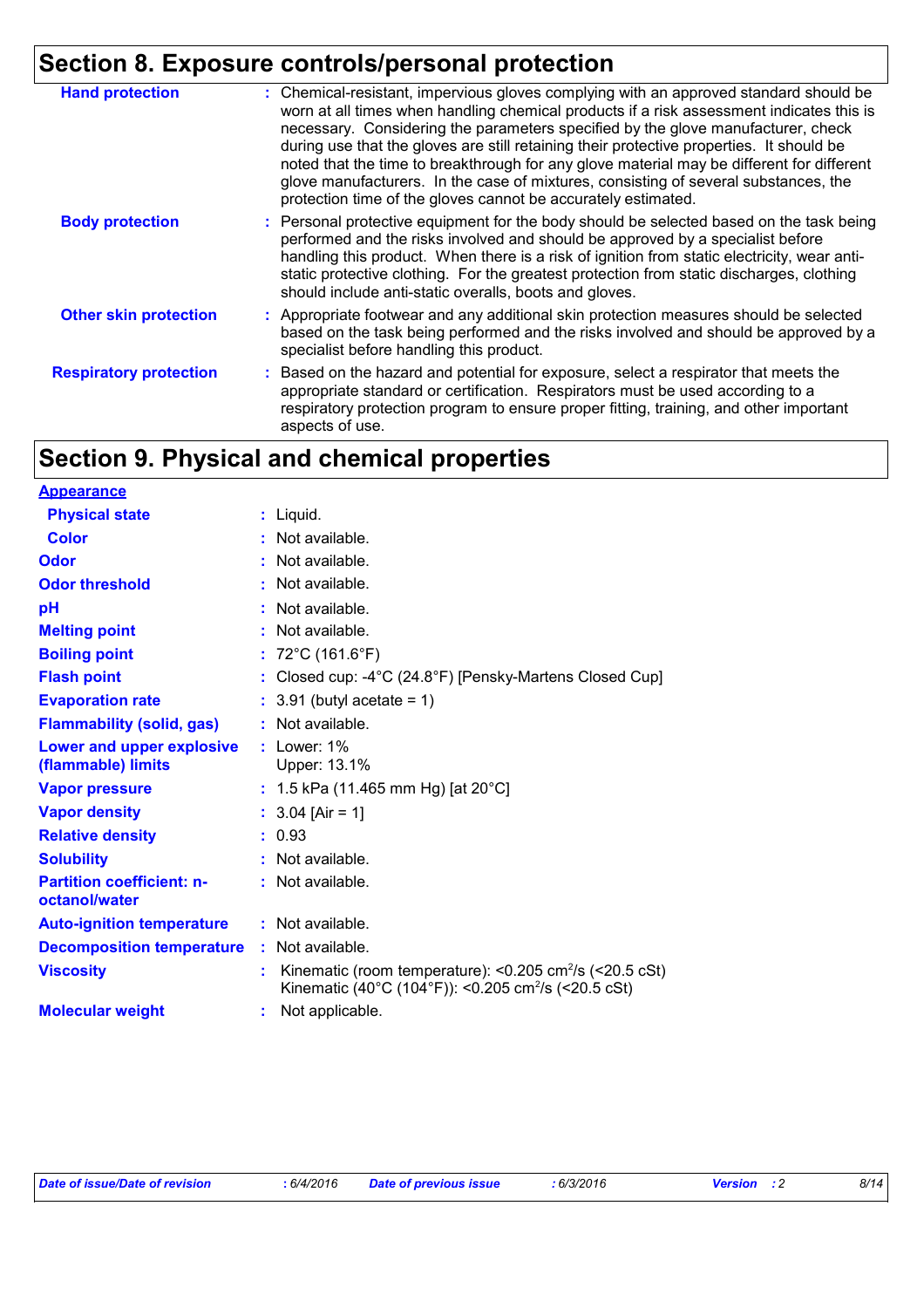# **Section 10. Stability and reactivity**

| <b>Reactivity</b>                                   | : No specific test data related to reactivity available for this product or its ingredients.                                                                                                                                               |
|-----------------------------------------------------|--------------------------------------------------------------------------------------------------------------------------------------------------------------------------------------------------------------------------------------------|
| <b>Chemical stability</b>                           | : The product is stable.                                                                                                                                                                                                                   |
| <b>Possibility of hazardous</b><br><b>reactions</b> | : Under normal conditions of storage and use, hazardous reactions will not occur.                                                                                                                                                          |
| <b>Conditions to avoid</b>                          | : Avoid all possible sources of ignition (spark or flame). Do not pressurize, cut, weld,<br>braze, solder, drill, grind or expose containers to heat or sources of ignition. Do not<br>allow vapor to accumulate in low or confined areas. |
| <b>Incompatible materials</b>                       | : Reactive or incompatible with the following materials:<br>oxidizing materials                                                                                                                                                            |
| <b>Hazardous decomposition</b><br>products          | : Under normal conditions of storage and use, hazardous decomposition products should<br>not be produced.                                                                                                                                  |

# **Section 11. Toxicological information**

#### **Information on toxicological effects**

#### **Acute toxicity**

| <b>Product/ingredient name</b> | <b>Result</b>                | <b>Species</b> | <b>Dose</b>            | <b>Exposure</b> |
|--------------------------------|------------------------------|----------------|------------------------|-----------------|
| Ethyl Acetate                  | LD50 Oral                    | Rat            | $ 5620 \text{ mg/kg} $ |                 |
| n-Butyl Acetate                | ILD50 Dermal                 | Rabbit         | <b>&gt;17600 mg/kg</b> |                 |
|                                | LD50 Oral                    | Rat            | 10768 mg/kg            |                 |
| Toluene                        | <b>LC50 Inhalation Vapor</b> | Rat            | $49$ g/m <sup>3</sup>  | l4 hours        |
|                                | LD50 Oral                    | Rat            | $ 636 \text{ mg/kg} $  |                 |

#### **Irritation/Corrosion**

| <b>Product/ingredient name</b> | <b>Result</b>            | <b>Species</b> | <b>Score</b>             | <b>Exposure</b> | <b>Observation</b>       |
|--------------------------------|--------------------------|----------------|--------------------------|-----------------|--------------------------|
| n-Butyl Acetate                | Eyes - Moderate irritant | Rabbit         |                          | 100             |                          |
|                                |                          |                |                          | milligrams      |                          |
|                                | Skin - Moderate irritant | Rabbit         |                          | 24 hours 500    | $\overline{\phantom{a}}$ |
|                                |                          |                |                          | milligrams      |                          |
| Toluene                        | Eyes - Mild irritant     | Rabbit         |                          | 0.5 minutes     | $\overline{\phantom{a}}$ |
|                                |                          |                |                          | 100             |                          |
|                                |                          |                |                          | milligrams      |                          |
|                                | Eyes - Mild irritant     | Rabbit         |                          | 870             | $\overline{\phantom{a}}$ |
|                                |                          |                |                          | Micrograms      |                          |
|                                | Eyes - Severe irritant   | Rabbit         |                          | 24 hours 2      | $\overline{\phantom{a}}$ |
|                                |                          |                |                          | milligrams      |                          |
|                                | Skin - Mild irritant     | Pig            |                          | 24 hours 250    |                          |
|                                |                          |                |                          | microliters     |                          |
|                                | Skin - Mild irritant     | Rabbit         |                          | 435             | $\overline{\phantom{a}}$ |
|                                |                          |                |                          | milligrams      |                          |
|                                | Skin - Moderate irritant | Rabbit         | $\overline{\phantom{0}}$ | 24 hours 20     | $\overline{\phantom{a}}$ |
|                                |                          |                |                          | milligrams      |                          |
|                                | Skin - Moderate irritant | Rabbit         |                          | 500             | $\overline{\phantom{a}}$ |
|                                |                          |                |                          | milligrams      |                          |

#### **Sensitization**

Not available.

#### **Mutagenicity**

Not available.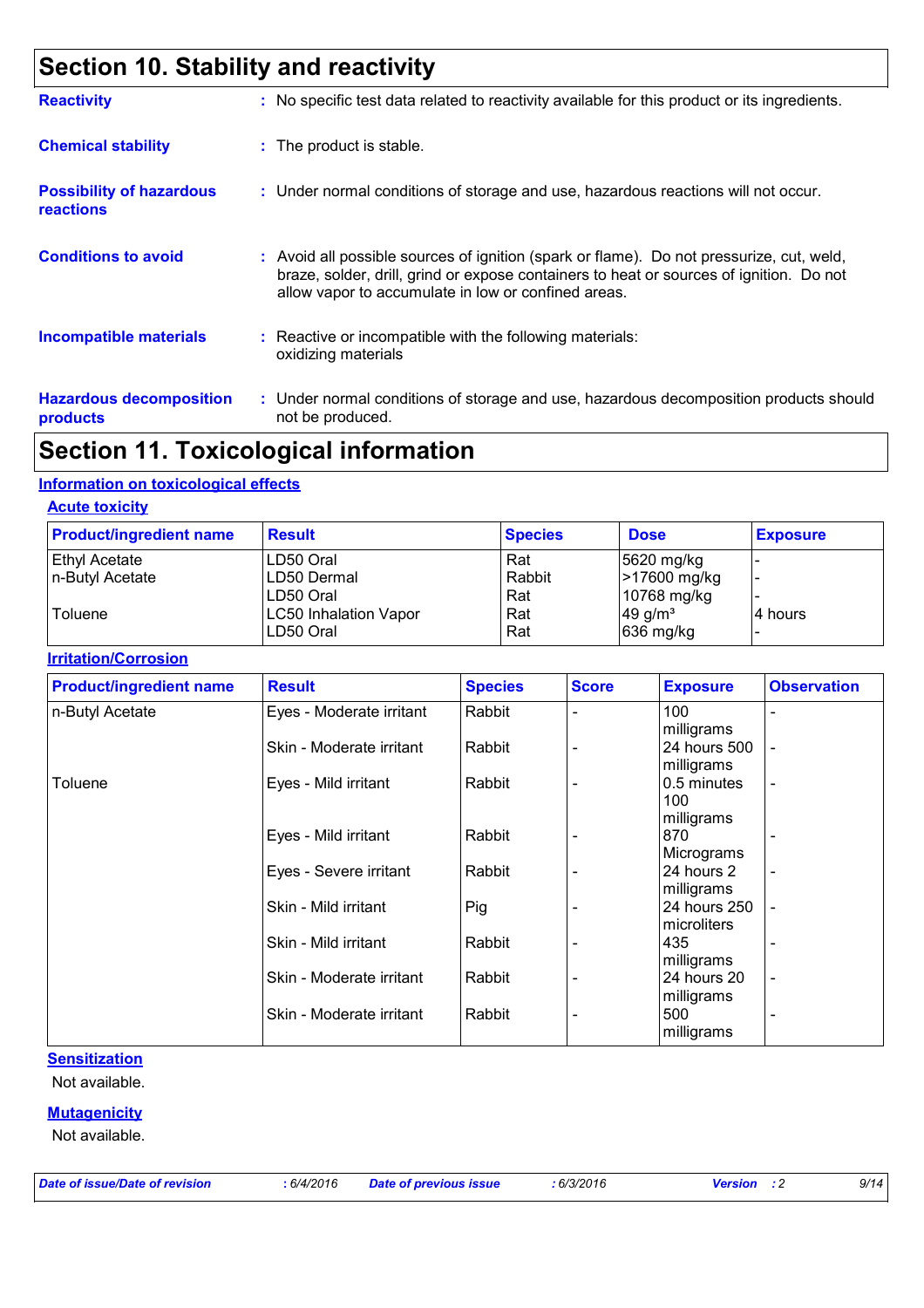# **Section 11. Toxicological information**

#### **Carcinogenicity**

Not available.

#### **Classification**

| <b>Product/ingredient name OSHA</b> | <b>IARC</b> | <b>NTP</b> |
|-------------------------------------|-------------|------------|
| ⊤oluene                             |             |            |

**Reproductive toxicity**

Not available.

#### **Teratogenicity**

Not available.

#### **Specific target organ toxicity (single exposure)**

| <b>Name</b>                                        | <b>Category</b>          | <b>Route of</b><br>exposure        | <b>Target organs</b>                                                        |
|----------------------------------------------------|--------------------------|------------------------------------|-----------------------------------------------------------------------------|
| Toluene<br>Ethoxypropyl Acetate                    | Category 3<br>Category 3 | Not applicable.<br>Not applicable. | Respiratory tract<br>irritation and<br>Narcotic effects<br>Narcotic effects |
| Specific target organ toxicity (repeated exposure) |                          |                                    |                                                                             |
| <b>Name</b>                                        | <b>Category</b>          | <b>Route of</b><br>exposure        | <b>Target organs</b>                                                        |
| Toluene                                            | Category 2               | Not determined                     | Not determined                                                              |

#### **Aspiration hazard**

| <b>Name</b> | <b>Result</b>                  |
|-------------|--------------------------------|
| Toluene     | ASPIRATION HAZARD - Category 1 |

| <b>Date of issue/Date of revision</b>                                               | : 6/4/2016                           | <b>Date of previous issue</b>                                                                                                | : 6/3/2016 | <b>Version</b> | $\cdot$ :2 | 10/14 |
|-------------------------------------------------------------------------------------|--------------------------------------|------------------------------------------------------------------------------------------------------------------------------|------------|----------------|------------|-------|
|                                                                                     | dizziness/vertigo<br>unconsciousness |                                                                                                                              |            |                |            |       |
|                                                                                     | drowsiness/fatigue                   |                                                                                                                              |            |                |            |       |
|                                                                                     | headache                             |                                                                                                                              |            |                |            |       |
|                                                                                     | nausea or vomiting                   |                                                                                                                              |            |                |            |       |
|                                                                                     | coughing                             |                                                                                                                              |            |                |            |       |
|                                                                                     | respiratory tract irritation         |                                                                                                                              |            |                |            |       |
| <b>Inhalation</b>                                                                   |                                      | : Adverse symptoms may include the following:                                                                                |            |                |            |       |
|                                                                                     | redness                              |                                                                                                                              |            |                |            |       |
|                                                                                     | pain or irritation<br>watering       |                                                                                                                              |            |                |            |       |
| <b>Eye contact</b>                                                                  |                                      | : Adverse symptoms may include the following:                                                                                |            |                |            |       |
| <b>Symptoms related to the physical, chemical and toxicological characteristics</b> |                                      |                                                                                                                              |            |                |            |       |
|                                                                                     |                                      |                                                                                                                              |            |                |            |       |
|                                                                                     | enters airways.                      |                                                                                                                              |            |                |            |       |
| <b>Ingestion</b>                                                                    |                                      | : Can cause central nervous system (CNS) depression. May be fatal if swallowed and                                           |            |                |            |       |
| <b>Skin contact</b>                                                                 | : Causes skin irritation.            |                                                                                                                              |            |                |            |       |
| <b>Inhalation</b>                                                                   |                                      | : Can cause central nervous system (CNS) depression. May cause drowsiness or<br>dizziness. May cause respiratory irritation. |            |                |            |       |
| <b>Eye contact</b>                                                                  | : Causes serious eye irritation.     |                                                                                                                              |            |                |            |       |
|                                                                                     |                                      |                                                                                                                              |            |                |            |       |
| <b>Potential acute health effects</b>                                               |                                      |                                                                                                                              |            |                |            |       |
| Information on the likely<br>routes of exposure                                     | : Not available.                     |                                                                                                                              |            |                |            |       |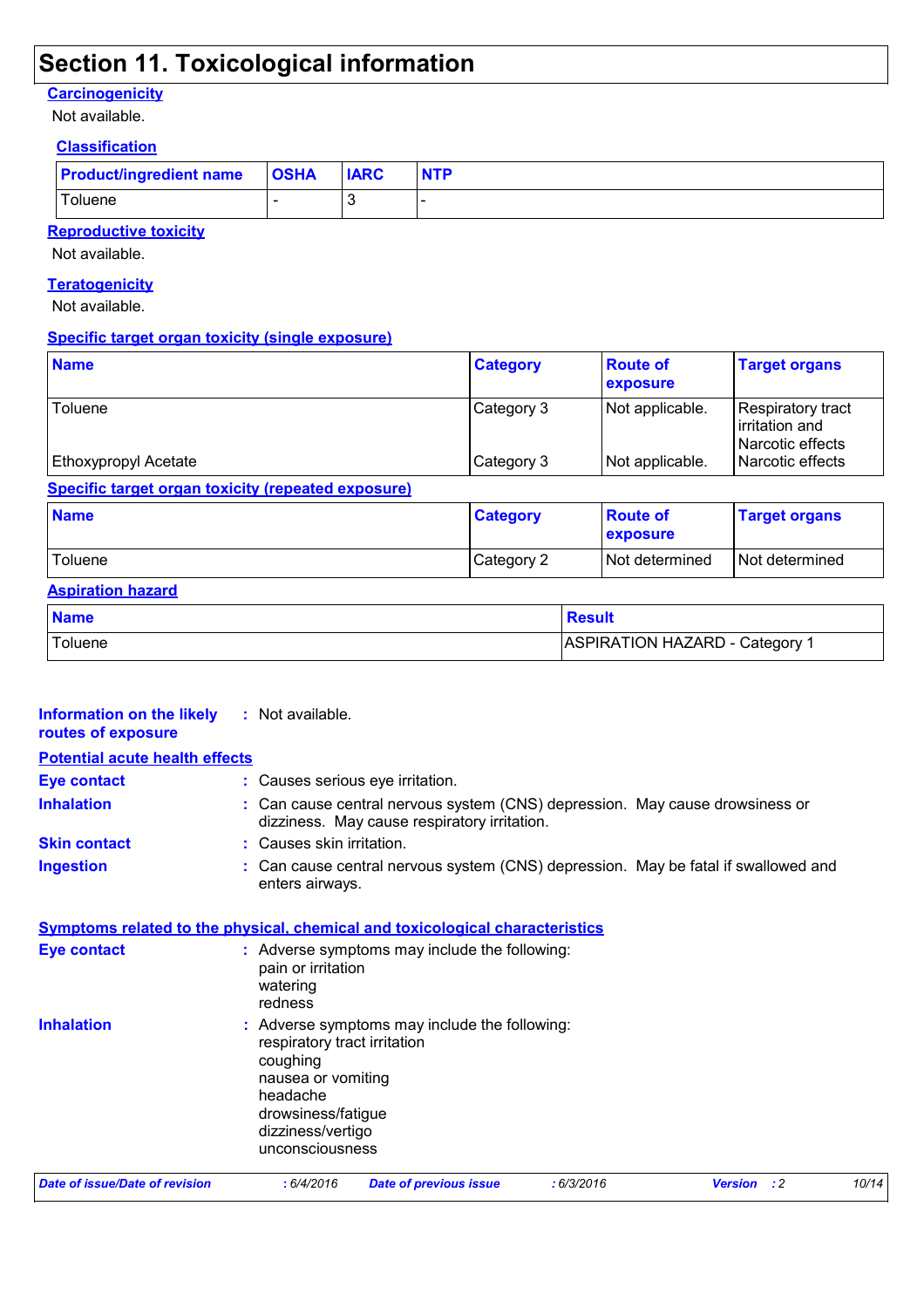|                     | reduced fetal weight<br>increase in fetal deaths<br>skeletal malformations                                                                           |
|---------------------|------------------------------------------------------------------------------------------------------------------------------------------------------|
| <b>Skin contact</b> | : Adverse symptoms may include the following:<br>irritation<br>redness<br>reduced fetal weight<br>increase in fetal deaths<br>skeletal malformations |
| <b>Ingestion</b>    | : Adverse symptoms may include the following:<br>nausea or vomiting<br>reduced fetal weight<br>increase in fetal deaths<br>skeletal malformations    |

|                                                   | Delayed and immediate effects and also chronic effects from short and long term exposure |
|---------------------------------------------------|------------------------------------------------------------------------------------------|
| <b>Short term exposure</b>                        |                                                                                          |
| <b>Potential immediate</b><br>effects             | $:$ Not available.                                                                       |
| <b>Potential delayed effects</b>                  | : Not available.                                                                         |
| <b>Long term exposure</b>                         |                                                                                          |
| <b>Potential immediate</b><br>effects             | : Not available.                                                                         |
| <b>Potential delayed effects : Not available.</b> |                                                                                          |
| <b>Potential chronic health effects</b>           |                                                                                          |
| Not available.                                    |                                                                                          |
| <b>General</b>                                    | : May cause damage to organs through prolonged or repeated exposure.                     |
| <b>Carcinogenicity</b>                            | : No known significant effects or critical hazards.                                      |
| <b>Mutagenicity</b>                               | : No known significant effects or critical hazards.                                      |
| <b>Teratogenicity</b>                             | : Suspected of damaging the unborn child.                                                |
| <b>Developmental effects</b>                      | : No known significant effects or critical hazards.                                      |
| <b>Fertility effects</b>                          | : No known significant effects or critical hazards.                                      |

#### **Numerical measures of toxicity**

| <b>Acute toxicity estimates</b> |                  |  |
|---------------------------------|------------------|--|
| <b>Route</b>                    | <b>ATE value</b> |  |
| Oral                            | 3149.4 mg/kg     |  |

# **Section 12. Ecological information**

#### **Toxicity**

| <b>Product/ingredient name</b> | <b>Result</b>                               | <b>Species</b>                             | <b>Exposure</b> |
|--------------------------------|---------------------------------------------|--------------------------------------------|-----------------|
| <b>Ethyl Acetate</b>           | Acute EC50 2500000 µg/l Fresh water         | Algae - Selenastrum sp.                    | 96 hours        |
|                                | Acute LC50 750000 µg/l Fresh water          | Crustaceans - Gammarus pulex               | 48 hours        |
|                                | Acute LC50 154000 µg/l Fresh water          | Daphnia - Daphnia cucullata                | 48 hours        |
|                                | Acute LC50 212500 µg/l Fresh water          | Fish - Heteropneustes fossilis             | 96 hours        |
|                                | Chronic NOEC 2400 µg/l Fresh water          | Daphnia - Daphnia magna                    | 21 days         |
|                                | Chronic NOEC 75.6 mg/l Fresh water          | Fish - Pimephales promelas -<br>Embryo     | 32 days         |
| n-Butyl Acetate                | Acute LC50 18000 µg/l Fresh water           | Fish - Pimephales promelas                 | 96 hours        |
| <b>Toluene</b>                 | Acute EC50 12500 µg/l Fresh water           | Algae - Pseudokirchneriella<br>subcapitata | 72 hours        |
| Date of issue/Date of revision | <b>Date of previous issue</b><br>: 6/4/2016 | : 6/3/2016<br><b>Version</b> : 2           | 11/14           |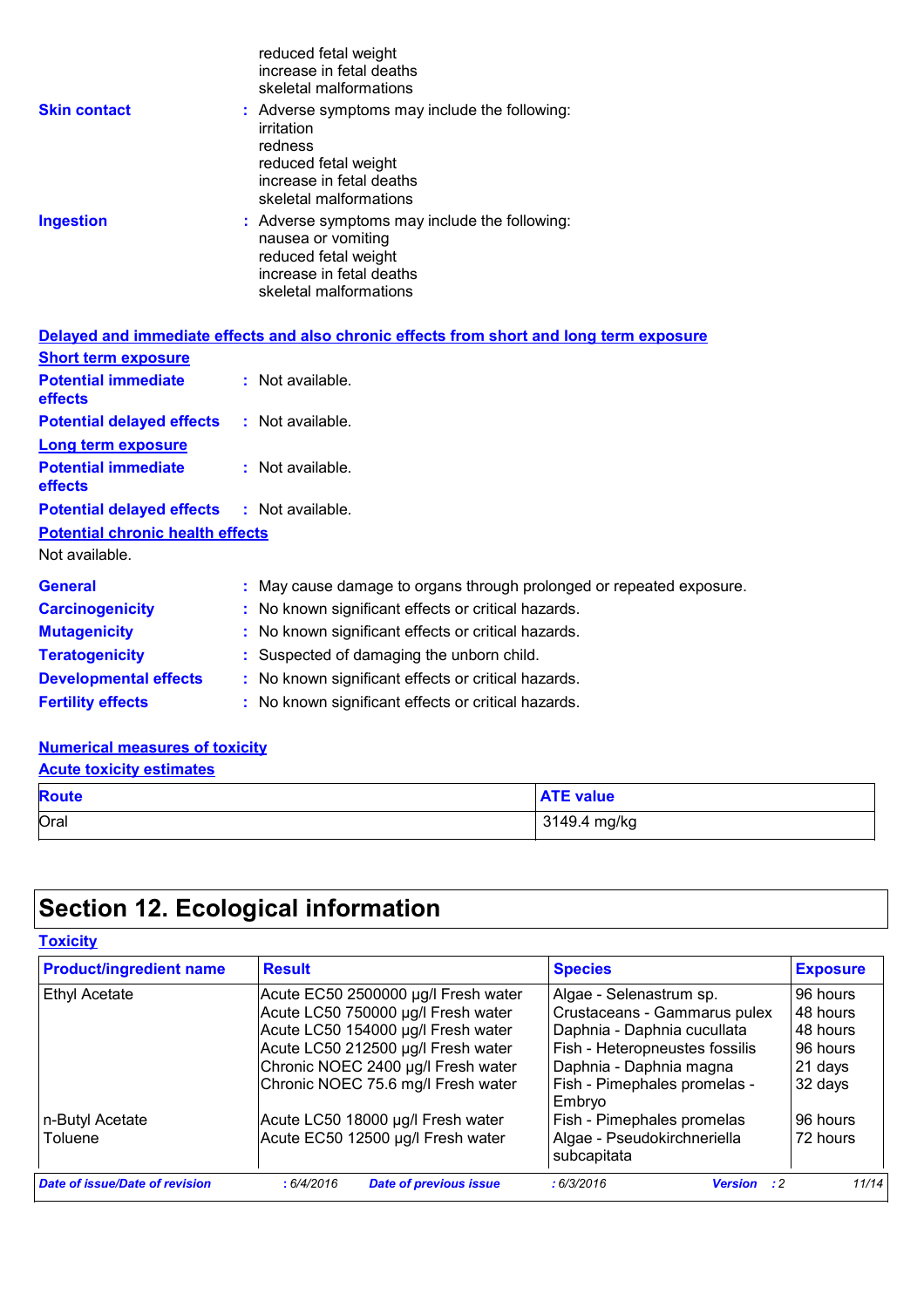| Section 12. Ecological information |                                                                        |                                                                           |           |  |
|------------------------------------|------------------------------------------------------------------------|---------------------------------------------------------------------------|-----------|--|
|                                    | Acute EC50 11600 µg/l Fresh water                                      | l Crustaceans - Gammarus<br>pseudolimnaeus - Adult                        | 48 hours  |  |
|                                    | Acute EC50 6000 µg/l Fresh water                                       | Daphnia - Daphnia magna -<br>Juvenile (Fledgling, Hatchling,<br>Weanling) | 148 hours |  |
|                                    | Acute LC50 5500 µg/l Fresh water<br>Chronic NOEC 1000 µg/l Fresh water | Fish - Oncorhynchus kisutch - Fry 96 hours<br>Daphnia - Daphnia magna     | 21 days   |  |

#### **Persistence and degradability**

| <b>Product/ingredient name</b> | <b>Aquatic half-life</b> | <b>Photolysis</b> | Biodegradability |
|--------------------------------|--------------------------|-------------------|------------------|
| <b>Ethyl Acetate</b>           |                          |                   | Readily          |
| In-Butyl Acetate               |                          |                   | Readily          |
| Toluene                        |                          |                   | Readily          |

#### **Bioaccumulative potential**

| <b>Product/ingredient name</b> | $\mathsf{LogP}_\mathsf{ow}$ | <b>BCF</b> | <b>Potential</b> |
|--------------------------------|-----------------------------|------------|------------------|
| <b>Ethyl Acetate</b>           |                             | 30         | <b>low</b>       |
| Toluene                        |                             | 90         | low              |

#### **Mobility in soil**

**Soil/water partition coefficient (K**<sub>oc</sub>) **:** Not available.

**Other adverse effects** : No known significant effects or critical hazards.

### **Section 13. Disposal considerations**

The generation of waste should be avoided or minimized wherever possible. Disposal of this product, solutions and any by-products should at all times comply with the requirements of environmental protection and waste disposal legislation and any regional local authority requirements. Dispose of surplus and non-recyclable products via a licensed waste disposal contractor. Waste should not be disposed of untreated to the sewer unless fully compliant with the requirements of all authorities with jurisdiction. Waste packaging should be recycled. Incineration or landfill should only be considered when recycling is not feasible. This material and its container must be disposed of in a safe way. Care should be taken when handling emptied containers that have not been cleaned or rinsed out. Empty containers or liners may retain some product residues. Vapor from product residues may create a highly flammable or explosive atmosphere inside the container. Do not cut, weld or grind used containers unless they have been cleaned thoroughly internally. Avoid dispersal of spilled material and runoff and contact with soil, waterways, drains and sewers. **Disposal methods :**

### **Section 14. Transport information**

|                                   | <b>DOT</b><br><b>Classification</b> | <b>TDG</b><br><b>Classification</b> | <b>Mexico</b><br><b>Classification</b> | <b>IATA</b>   | <b>IMDG</b>                 |
|-----------------------------------|-------------------------------------|-------------------------------------|----------------------------------------|---------------|-----------------------------|
| <b>UN number</b>                  | <b>UN1263</b>                       | <b>UN1263</b>                       | <b>UN1263</b>                          | <b>UN1263</b> | <b>UN1263</b>               |
| <b>UN proper</b><br>shipping name | <b>PAINT</b>                        | <b>PAINT</b>                        | <b>PAINT</b>                           | <b>PAINT</b>  | <b>PAINT</b>                |
|                                   |                                     |                                     |                                        |               |                             |
| Date of issue/Date of revision    | : 6/4/2016                          | <b>Date of previous issue</b>       | :6/3/2016                              |               | 12/14<br><b>Version</b> : 2 |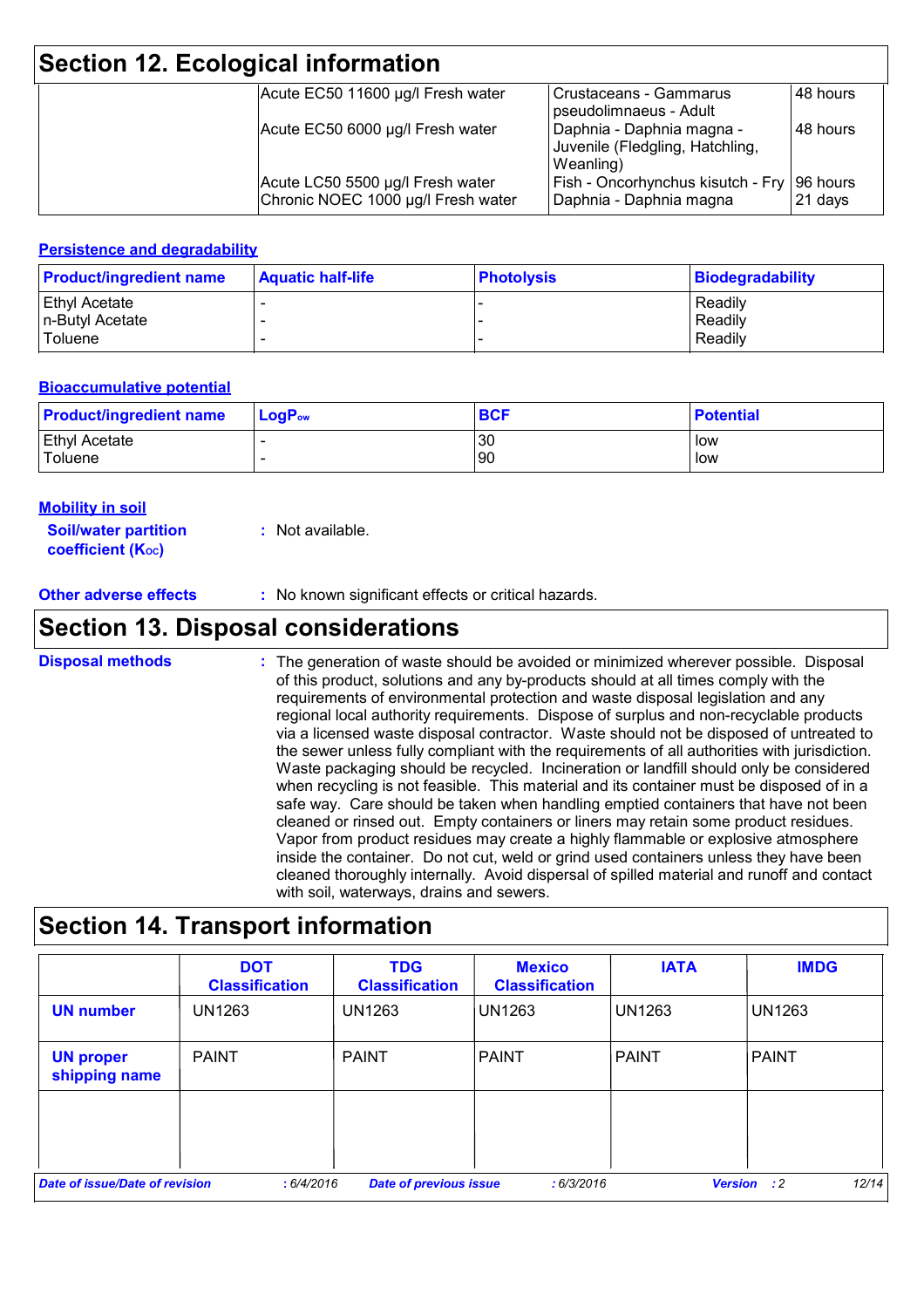|                                                                                        |              | <b>Section 14. Transport information</b>                                                                                                                                                                                                                                                                                                                                                                                                                                                                                                                                                                                                                                            |                                           |     |                                                      |
|----------------------------------------------------------------------------------------|--------------|-------------------------------------------------------------------------------------------------------------------------------------------------------------------------------------------------------------------------------------------------------------------------------------------------------------------------------------------------------------------------------------------------------------------------------------------------------------------------------------------------------------------------------------------------------------------------------------------------------------------------------------------------------------------------------------|-------------------------------------------|-----|------------------------------------------------------|
| <b>Transport</b><br>hazard class(es)                                                   | 3            | 3                                                                                                                                                                                                                                                                                                                                                                                                                                                                                                                                                                                                                                                                                   | 3                                         | 3   | 3                                                    |
| <b>Packing group</b>                                                                   | $\mathbf{I}$ | Ш                                                                                                                                                                                                                                                                                                                                                                                                                                                                                                                                                                                                                                                                                   | $\mathbf{II}$                             | Ш   | $\mathbf{II}$                                        |
| <b>Environmental</b><br>hazards                                                        | No.          | No.                                                                                                                                                                                                                                                                                                                                                                                                                                                                                                                                                                                                                                                                                 | No.                                       | No. | No.                                                  |
| <b>Additional</b><br><b>information</b>                                                |              | Product classified<br>as per the<br>following sections<br>of the<br>Transportation of<br>Dangerous Goods<br>Regulations: 2.<br>18-2.19 (Class 3).                                                                                                                                                                                                                                                                                                                                                                                                                                                                                                                                   | <b>Special</b><br>provisions<br>(ERG#128) |     | <b>Emergency</b><br>schedules (EmS)<br>$F-E$ , $S-E$ |
| <b>Special precautions for user :</b>                                                  |              | Multi-modal shipping descriptions are provided for informational purposes and do not<br>consider container sizes. The presence of a shipping description for a particular<br>mode of transport (sea, air, etc.), does not indicate that the product is packaged<br>suitably for that mode of transport. All packaging must be reviewed for suitability<br>prior to shipment, and compliance with the applicable regulations is the sole<br>responsibility of the person offering the product for transport. People loading and<br>unloading dangerous goods must be trained on all of the risks deriving from the<br>substances and on all actions in case of emergency situations. |                                           |     |                                                      |
| <b>Transport in bulk according</b><br>to Annex II of MARPOL and<br>the <b>IBC</b> Code |              | Not available.                                                                                                                                                                                                                                                                                                                                                                                                                                                                                                                                                                                                                                                                      |                                           |     |                                                      |
|                                                                                        |              | <b>Proper shipping name</b>                                                                                                                                                                                                                                                                                                                                                                                                                                                                                                                                                                                                                                                         | : Not available.                          |     |                                                      |
|                                                                                        |              | <b>Ship type</b>                                                                                                                                                                                                                                                                                                                                                                                                                                                                                                                                                                                                                                                                    | Not available.                            |     |                                                      |
|                                                                                        |              | <b>Pollution category</b>                                                                                                                                                                                                                                                                                                                                                                                                                                                                                                                                                                                                                                                           | : Not available.                          |     |                                                      |

### **Section 15. Regulatory information**

#### **SARA 313**

SARA 313 (40 CFR 372.45) supplier notification can be found on the Environmental Data Sheet.

#### **California Prop. 65**

WARNING: This product contains chemicals known to the State of California to cause cancer and birth defects or other reproductive harm.

### **Section 16. Other information**

**Hazardous Material Information System (U.S.A.)**



**The customer is responsible for determining the PPE code for this material.**

**Caution: HMIS® ratings are based on a 0-4 rating scale, with 0 representing minimal hazards or risks, and 4 representing significant hazards or risks Although HMIS® ratings are not required on SDSs under 29 CFR 1910. 1200, the preparer may choose to provide them. HMIS® ratings are to be used with a fully implemented HMIS® program. HMIS® is a registered mark of the National Paint & Coatings Association (NPCA). HMIS® materials may be purchased exclusively from J. J. Keller (800) 327-6868.**

| Date of issue/Date of revision | 6/4/2016 | Date of previous issue | 6/3/2016 | <b>Version</b> : 2 | 13/14 |
|--------------------------------|----------|------------------------|----------|--------------------|-------|
|                                |          |                        |          |                    |       |